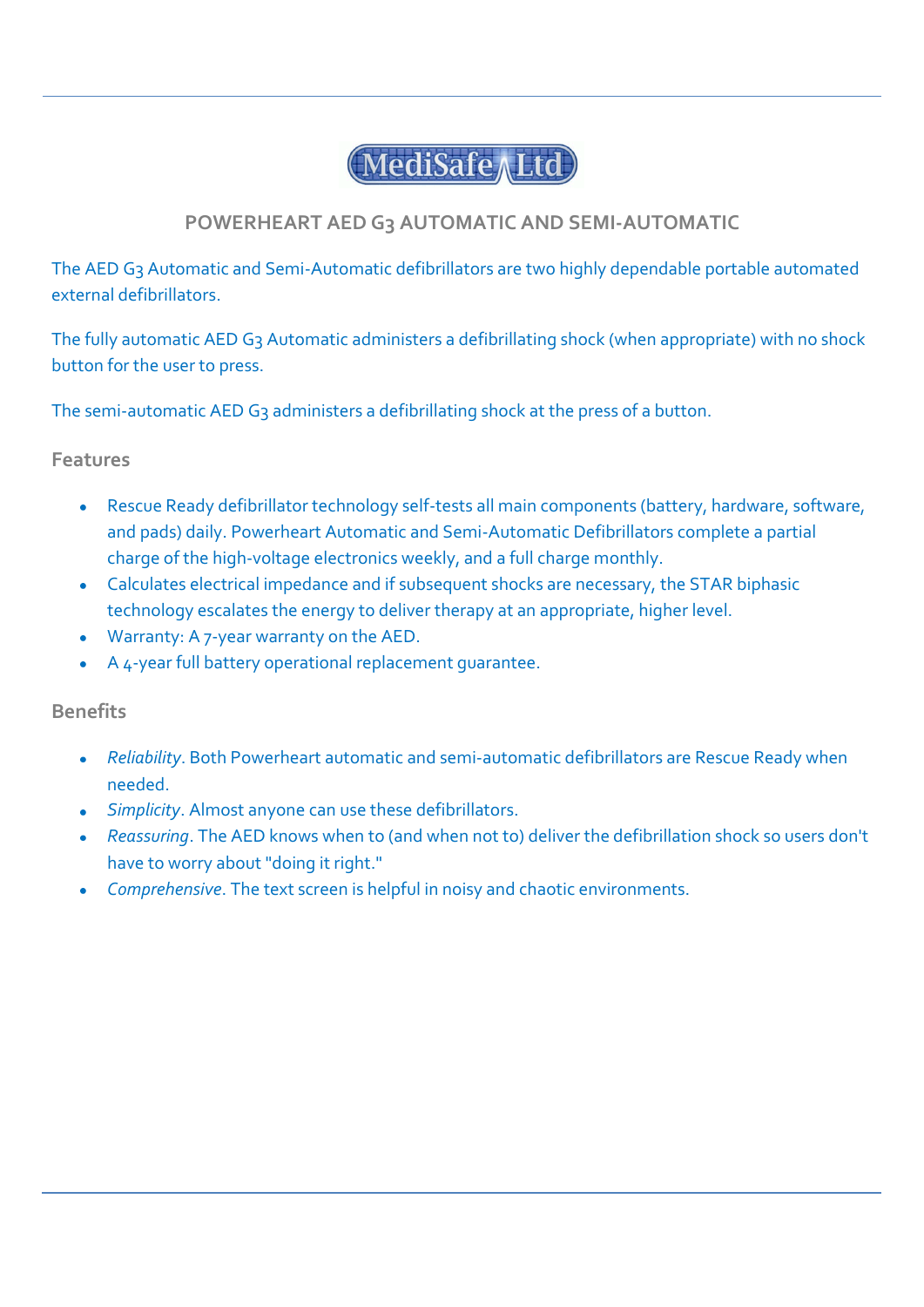

#### **POWERHEART AED G3 DEFIBRILLATOR SPECIFICATIONS**

| <b>Operations:</b>                | Semi-automatic or fully automatic                                           |
|-----------------------------------|-----------------------------------------------------------------------------|
| <b>Waveform:</b>                  | STAR <sup>®</sup> biphasic truncated exponential                            |
| Energy (J) range available:       | Escalating variable energy (VE) 105J to 360J                                |
| <b>Protocols:</b>                 | 5 energy protocols available                                                |
| <b>Factory default (nominal):</b> | 200VE, 300VE, 300VE                                                         |
| <b>Voice prompts:</b>             | Clear, concise voice prompts guide user through the rescue                  |
| <b>Text screen:</b>               | Displays rescue prompts to guide user through rescue process as well as     |
|                                   | additional critical rescue information for EMS responders                   |
| <b>Visible indicators:</b>        | Rescue Ready status indicator, SmartGauge battery status indicator,         |
|                                   | service indicator, pad indicator, text display                              |
| <b>Audible alerts:</b>            | Voice prompt, system alert                                                  |
| <b>Synchronized shock:</b>        | Built-in automatic synchronization feature                                  |
| <b>Pacemaker pulse detection:</b> | Yes                                                                         |
| Programmable:                     | Yes, via MDLink®                                                            |
| <b>Paediatric capability:</b>     | <b>Yes</b>                                                                  |
| <b>Warranty:</b>                  | 7 years                                                                     |
|                                   |                                                                             |
| <b>PADS</b>                       |                                                                             |
| <b>Minimum combined surface</b>   | 35.3 sq in (228 cm <sup>2</sup> )                                           |
| area:                             |                                                                             |
| <b>Extended length of lead</b>    | $4.3$ ft $(1.3)$ m)                                                         |
| wire:                             |                                                                             |
| Supplied:                         | Self-checking, pre-connected to the AED                                     |
| Type:                             | Adult, pre-gelled, self-adhesive, disposable, non-polarized (identical pads |
|                                   | can be placed in either position) defibrillation pads                       |
| <b>Shelf life:</b>                | 2 years                                                                     |
|                                   |                                                                             |
| <b>BATTERY</b>                    |                                                                             |
| Type:                             | IntelliSense <sup>®</sup> lithium battery                                   |
| <b>Guarantee:</b>                 | 4-year, full operational replacement                                        |
|                                   |                                                                             |
| <b>AUTOMATIC SELF-TESTS</b>       |                                                                             |
| Daily:                            | Battery, pads (presence and function), internal electronics,                |
|                                   | SHOCK/CONTINUE button, and software                                         |
| <b>Weekly:</b>                    | Battery, pads (presence and function), internal electronics, partial energy |
|                                   | charge, SHOCK/CONTINUE button, and software                                 |
| Monthly:                          | Battery, pads (presence and function), internal electronics, full energy    |
|                                   | charge cycle, SHOCK/CONTINUE button, and software                           |
|                                   |                                                                             |